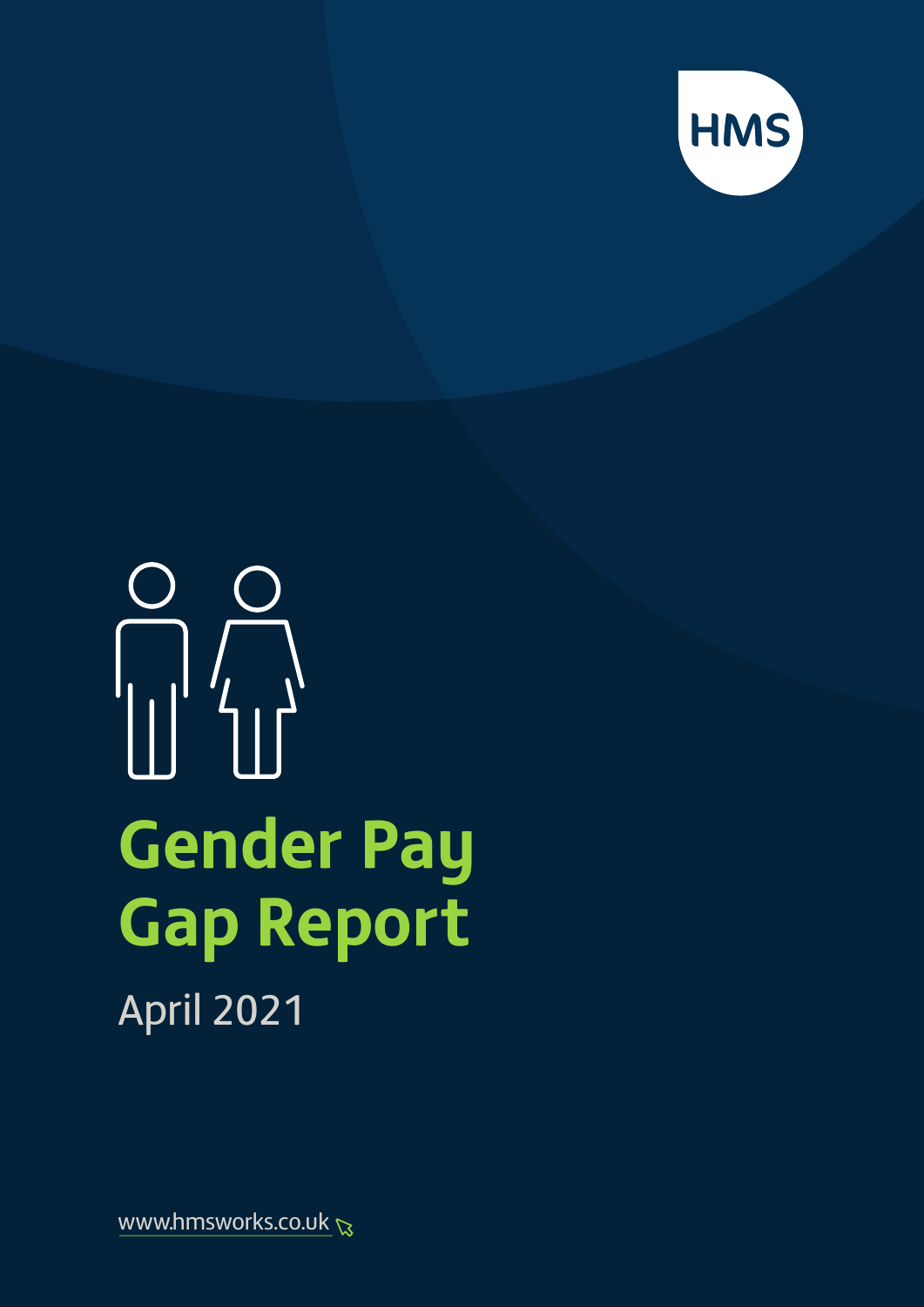

### **Introduction**

...............

### **We are passionate about ensuring that everyone is treated equally, regardless of their background, race, ethnicity or gender.**

We have reported on our gender pay gap for legal entities within the Torus Group, which employ more than 250 people.

As at the snapshot date of 5th April 2021, HMS had 649 employees. In January 2019, HMS joined forces with members of the In-House Contractor from Torus to create a new larger entity. Since the formation of the new larger HMS, we have undertaken a change management programme, to ensure we have a structure fit for the future. We are in a continuing period of transition and throughout this maintain our ethos of ensuring we treat everyone fairly and support them in achieving their potential.

#### This is our report for the snapshot date of 5th April 2021:

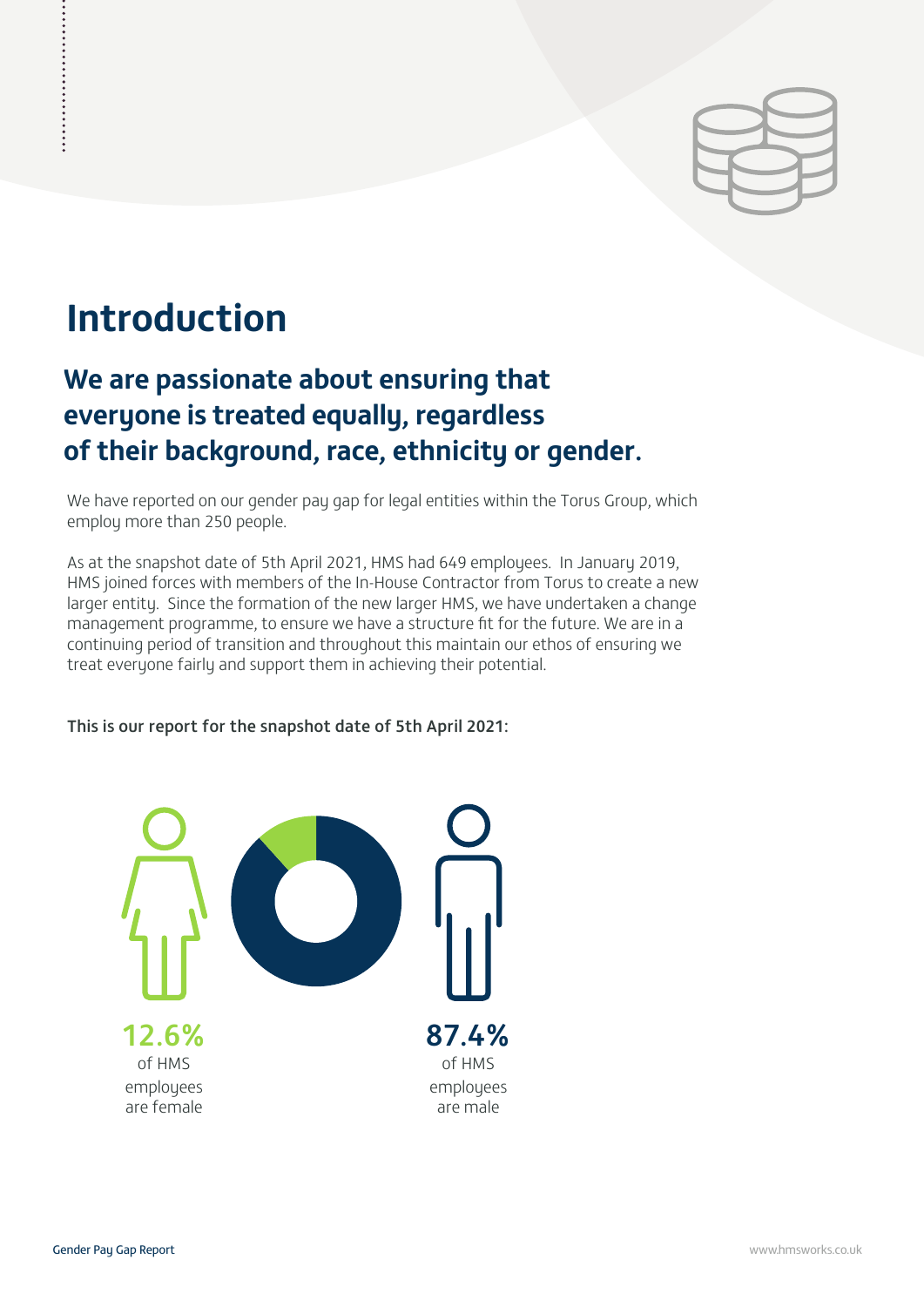The gender pay gap is the difference in the average pay and bonuses of males and females across the organisation. Although we are confident we have equal pay for work of equal value, we do have a gender pay gap when we compare the overall average pay for males and females.

### **Hourly rates of pay**

.................

Mean gender pay gap 6.6% Difference of £0.97 per hour Median gender pay gap

12.3% )ifference of  $£1.64$  per hour

\*Pay data is from the April 2021 payroll. Full pay relevant employees. Those who are not on reduced pay due to leave i.e. sickness or maternity.

### **Bonus**





Median gender bonus gap 3.9%

Difference of £4.00

\*Bonus data is based on bonus payments for 12 months previous to 5th April 2021.



532 males and 72 females received a bonus.

Bonuses were paid to relevant staff as recognition for work throughout the Covid-19 pandemic.

- 87.8% The proportion of female employees receiving a bonus
- 93.8% The proportion of male employees receiving a bonus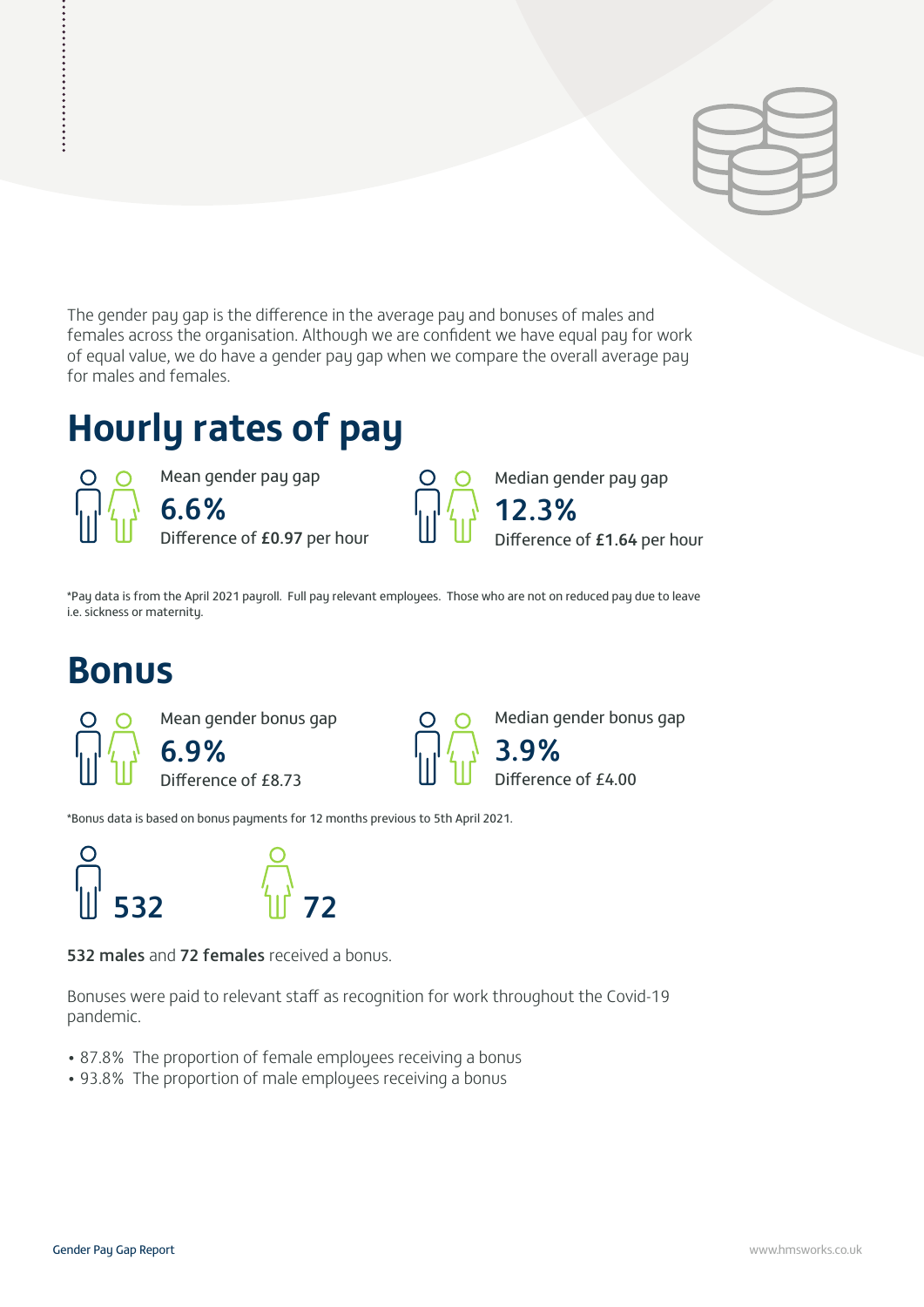

## **Quartiles**

...............

Below is the summary split of where males and females sit in terms of the quartile bands. We have split them into four equal bands to provide the quartiles A, B, C and D.

| <b>Band</b> | <b>Men</b> | Women | <b>Description</b>                                                                    |
|-------------|------------|-------|---------------------------------------------------------------------------------------|
| A           | 76.7%      | 23.3% | Includes all employees whose hourly rate places<br>them in the lower quartile.        |
| B           | 90.6%      | 9.4%  | Includes all employees whose hourly rate places them<br>in the lower middle quartile. |
|             | 96.2%      | 3.8%  | Includes all employees whose hourly rate places them<br>in the upper middle quartile. |
|             | 86.9%      | 13.1% | Includes all employees whose hourly rate places<br>them in the upper quartile         |

The above table shows there is a higher proportion of females in Bands A and B than there are in Bands C and D combined. Overall there is a higher proportion of males than females in all Bands.

### What are the underlying causes of our gender pay gap?

Females are underrepresented in all levels at HMS, however the percentage of females in senior roles has improved and the upper quartile is therefore more representative of our workforce split. Our workforce gender split for full-pay relevant employees is 12.4% (79) females and 87.6% (558) males and females represent 13.1% of the upper quartile of our pay bands.



It is valid to note that the higher proportion of males in our workforce is typical for the construction industry. According to Statista, the split in the UK construction industry was 13% females and 87% males in 2020. We are however continually working to encourage females. An example is our partnership work with Torus Foundation on the Women in Construction programme. As part of this we provide placements at HMS.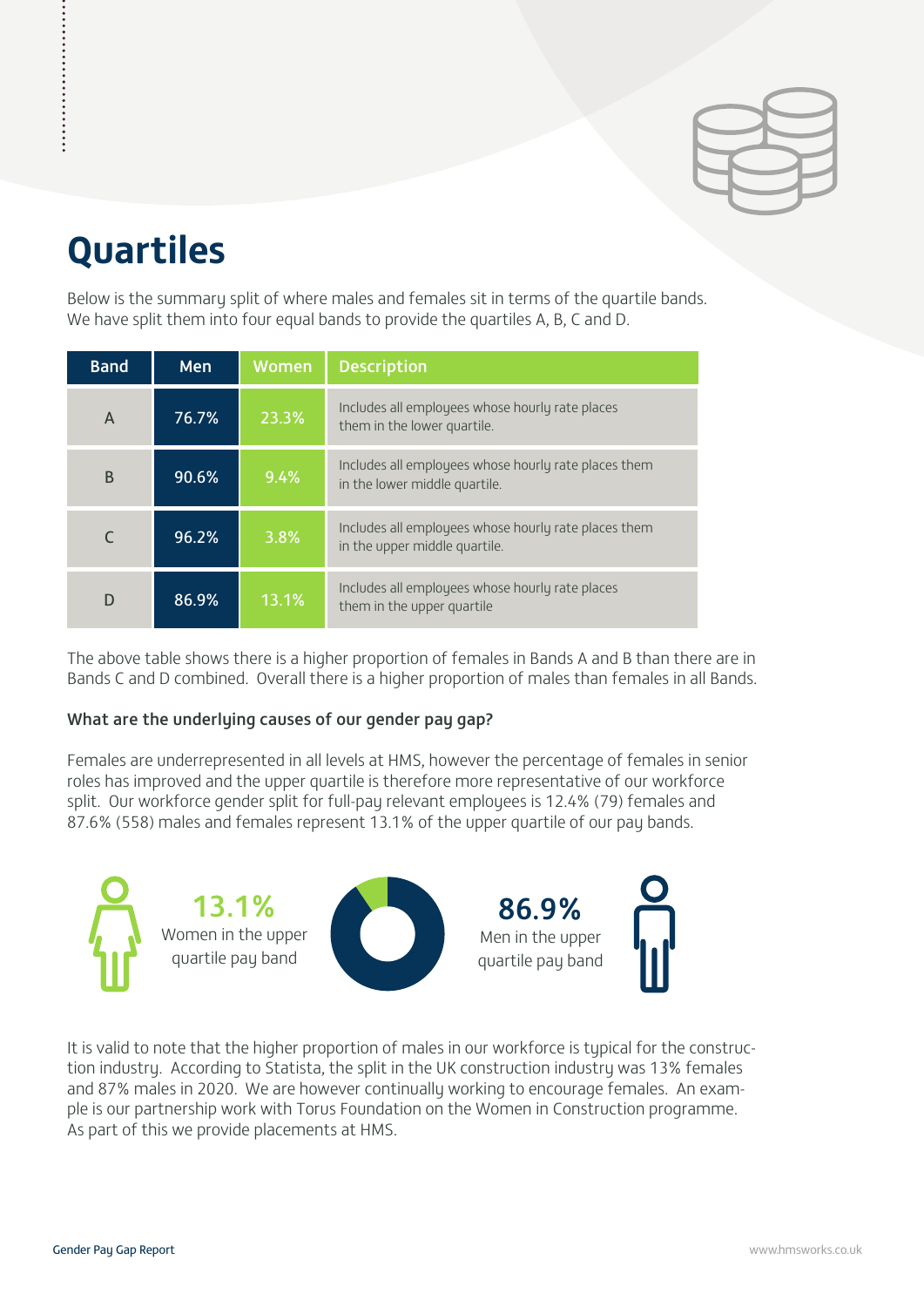

#### How does HMS gender pay gap compare with other organisations?

At 6.6%, HMS' mean gender pay gap was much lower than the average from National Statistics (14.4%) but that doesn't mean we are complacent. We recognise we have work to do to continue to reduce our gender pay gap.

### **Our actions**

.................

The challenge across HMS and across the UK is to eliminate any gender pay gap. Producing this gender pay gap report aids the monitoring and we are committed to ensuring the gender pay and gender bonus gaps are closed further. The following are in place to ensure we continue to make a difference;

#### Workforce Strategy 2021-24

Our workforce strategy sets out the way we want to develop our workforce and their skills and talents to deliver the objectives of our corporate plan. One of the four priority outcomes of the workforce strategy is to become a diverse and inclusive employer of choice.



To achieve this, we have developed a specific diversity and inclusion strategy which details the outcomes we are seeking to achieve and the framework we will use in our approach.